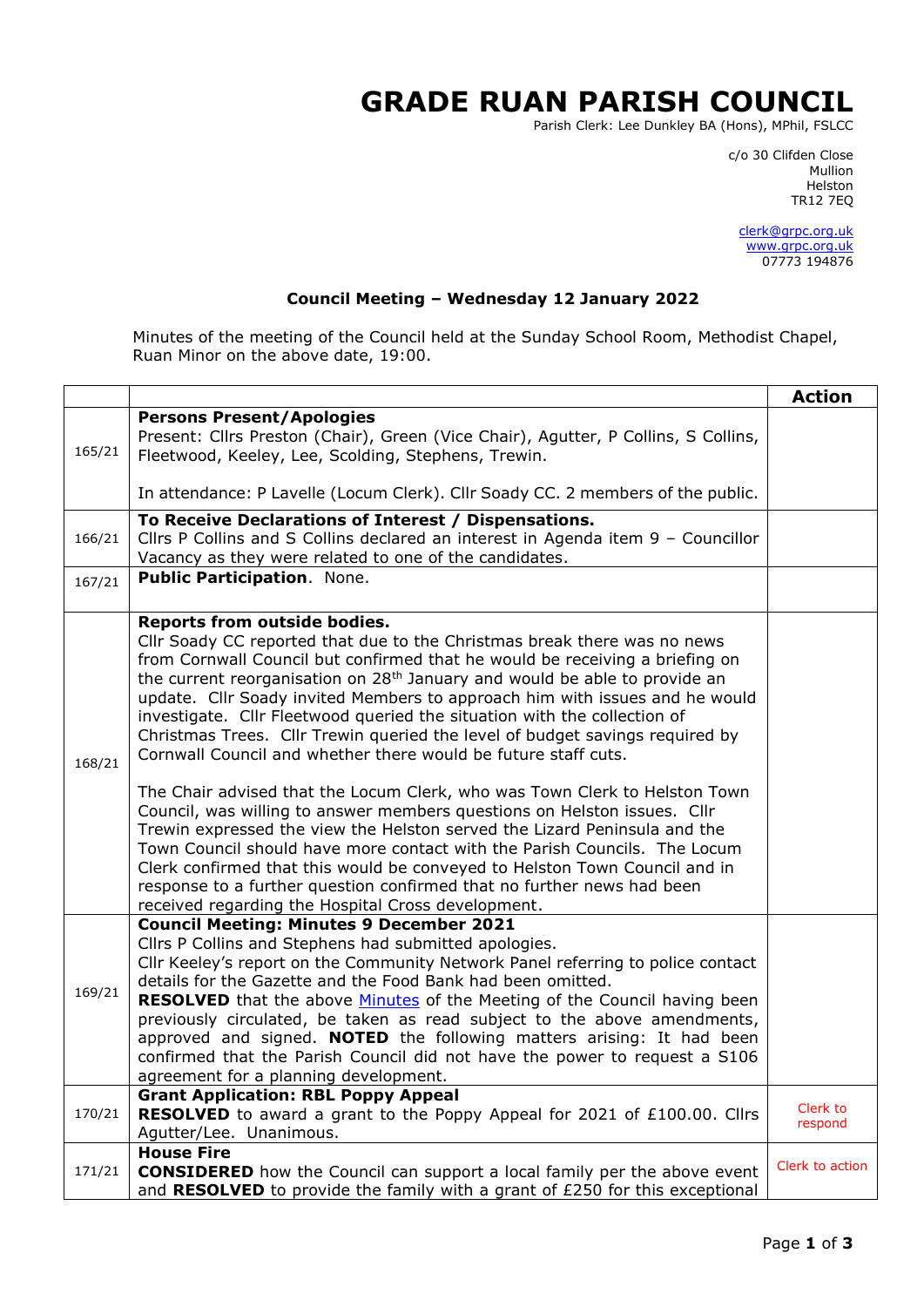|        | circumstance and send a letter of support from the Council. Cllrs Green/Lee. 9                                                                               |                                                                                                                                                      |         |                     |  |  |
|--------|--------------------------------------------------------------------------------------------------------------------------------------------------------------|------------------------------------------------------------------------------------------------------------------------------------------------------|---------|---------------------|--|--|
|        | in favour, 2 abstained Cllrs P Collins, Trewin.                                                                                                              |                                                                                                                                                      |         |                     |  |  |
|        | The Chair advised that the family were seeking support for the planning stage<br>of their rebuild. Cllr Keeley suggested that the Council make the community |                                                                                                                                                      |         |                     |  |  |
|        | aware of free fire safety checks carried out by the Fire Service.                                                                                            |                                                                                                                                                      |         |                     |  |  |
|        | <b>Finance report and Payments</b>                                                                                                                           |                                                                                                                                                      |         |                     |  |  |
|        |                                                                                                                                                              | RESOLVED to adopt the most recent Finance Report and authorise the                                                                                   |         |                     |  |  |
|        | payments of Accounts Outstanding:                                                                                                                            |                                                                                                                                                      |         |                     |  |  |
|        | L Carter                                                                                                                                                     | Cleaning                                                                                                                                             | 20.00   |                     |  |  |
|        | <b>Octopus Energy</b>                                                                                                                                        | <b>Public Lighting</b>                                                                                                                               | 14.48   |                     |  |  |
|        | <b>NALC</b>                                                                                                                                                  | Training - Cllr Scolding                                                                                                                             | 51.71   |                     |  |  |
| 172/21 | R Sanders                                                                                                                                                    | Play area grass cutting                                                                                                                              | 54.00   |                     |  |  |
|        | RBL Poppy Appeal                                                                                                                                             | Grant                                                                                                                                                | 100.00  |                     |  |  |
|        | L Dunkley                                                                                                                                                    | Reimburse outlay for IT                                                                                                                              | 1174.98 |                     |  |  |
|        | Lisa Mitchell                                                                                                                                                | Contribution - House Fire                                                                                                                            | 250.00  |                     |  |  |
|        | <b>Staffing</b>                                                                                                                                              |                                                                                                                                                      | 761.69  | Clerk to action     |  |  |
|        | Cllrs S Collins/Trewin. Unanimous.                                                                                                                           |                                                                                                                                                      |         |                     |  |  |
|        |                                                                                                                                                              |                                                                                                                                                      |         |                     |  |  |
|        |                                                                                                                                                              | *Cllrs P Collins and S Collins left the room                                                                                                         |         |                     |  |  |
|        | <b>Councillor vacancy</b>                                                                                                                                    |                                                                                                                                                      |         |                     |  |  |
|        |                                                                                                                                                              | <b>RECEIVED</b> candidate statements $(\underline{1}, \underline{2}, \underline{3})$ and presentations, and following a                              |         |                     |  |  |
| 173/21 | Lucy Carter 2                                                                                                                                                | secret ballot <b>APPOINTED</b> Ian Cox to fill the vacancy. Votes cast were:                                                                         |         | Clerk to            |  |  |
|        | Alice Harry 2                                                                                                                                                |                                                                                                                                                      |         | contact             |  |  |
|        | Ian Cox 5                                                                                                                                                    |                                                                                                                                                      |         |                     |  |  |
|        |                                                                                                                                                              | *Cllrs P Collins and S Collins re-entered the room                                                                                                   |         |                     |  |  |
|        | <b>Public bin (re)locations</b>                                                                                                                              |                                                                                                                                                      |         |                     |  |  |
| 174/21 | <b>CONSIDERED</b> a request for, and information regarding, bin relocation $(1, 2)$                                                                          |                                                                                                                                                      |         | Clerk to action     |  |  |
|        | and RESOLVED to make a request to Cornwall Council to relocate the old bus                                                                                   |                                                                                                                                                      |         |                     |  |  |
|        | shelter bin. Cllrs Stephens/p Collins. Unanimous.<br><b>Update: Cornwall Council Survey Working group</b>                                                    |                                                                                                                                                      |         |                     |  |  |
| 175/21 | The Chair deferred this item to the Planning meeting taking place the following                                                                              |                                                                                                                                                      |         |                     |  |  |
|        | week.                                                                                                                                                        |                                                                                                                                                      |         |                     |  |  |
|        | <b>Update: Council laptop damage and replacement</b>                                                                                                         |                                                                                                                                                      |         |                     |  |  |
|        | <b>RECEIVED</b> as above: the new laptop and case has arrived. The original quote                                                                            |                                                                                                                                                      |         |                     |  |  |
| 176/21 | was £1,534.97; the Clerk obtained a deal and got the equipment for £1,114.99.                                                                                |                                                                                                                                                      |         |                     |  |  |
|        | The insurance company paid $£444.98$ towards it, meaning the total cost to the<br>Council was £670.01.                                                       |                                                                                                                                                      |         |                     |  |  |
|        | <b>Update: Cycle hoops project</b>                                                                                                                           |                                                                                                                                                      |         |                     |  |  |
| 177/21 |                                                                                                                                                              | RECEIVED an update as above. Land owners have been informed that the                                                                                 |         | Clerk to<br>monitor |  |  |
|        | hoops are planned to be installed week commencing 7th Feb (COVID and                                                                                         |                                                                                                                                                      |         |                     |  |  |
|        | weather permitting).                                                                                                                                         |                                                                                                                                                      |         |                     |  |  |
|        | <b>Update: Play Area repairs</b>                                                                                                                             | RECEIVED feedback as above, CONSIDERED new COVID measures from the                                                                                   |         |                     |  |  |
| 178/21 |                                                                                                                                                              | contractor and RESOLVED that a package 2 decontamination and clean of the                                                                            |         | Clerk to action     |  |  |
|        |                                                                                                                                                              | play equipment be carried out by the contractor for one application only. Cllrs                                                                      |         |                     |  |  |
|        | S Collins/Fleetwood. Unanimous.                                                                                                                              |                                                                                                                                                      |         |                     |  |  |
|        | Footpaths, Highways; Tree wardens report                                                                                                                     |                                                                                                                                                      |         |                     |  |  |
| 179/21 |                                                                                                                                                              | a) RECEIVED an update from Cllr Fleetwood on the wayleave agreement $(1, 1)$<br>2) with Western Power Distribution relating to Ruan Minor Recreation |         |                     |  |  |
|        |                                                                                                                                                              | Ground. A site meeting is due later in January.                                                                                                      |         |                     |  |  |
|        |                                                                                                                                                              | b) CONSIDERED financial provision for upcoming projects in 2022. The Chair                                                                           |         |                     |  |  |
|        |                                                                                                                                                              | suggested that the budget could be used to improve public access to the                                                                              |         |                     |  |  |
|        | footpath network. Concern was expressed with bronze footpaths which                                                                                          |                                                                                                                                                      |         |                     |  |  |
|        |                                                                                                                                                              | were non-existent and it was suggested that some lost paths be reinstated.                                                                           |         |                     |  |  |
|        | The following paths were suggested:                                                                                                                          |                                                                                                                                                      |         |                     |  |  |